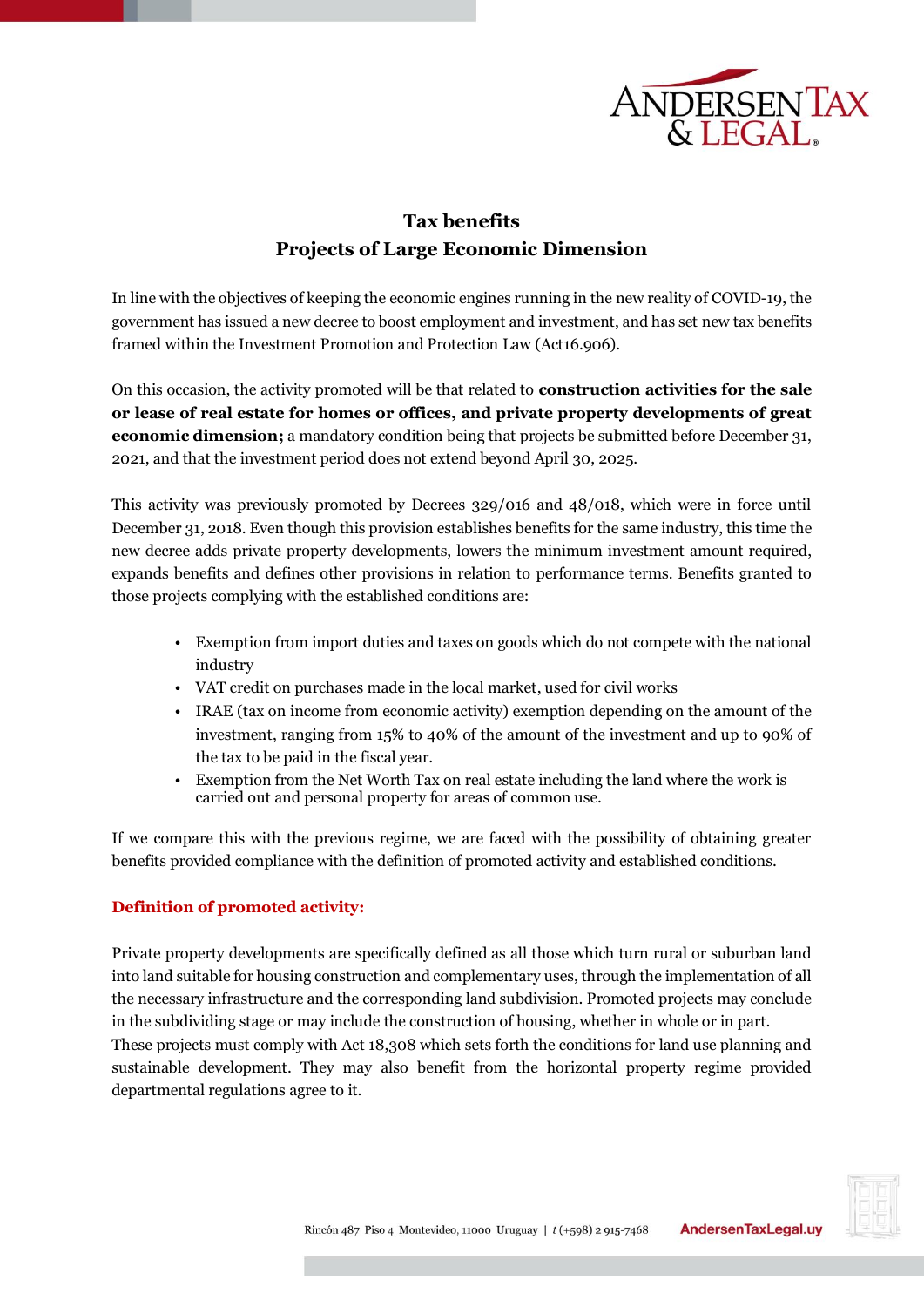Projects of large economic dimension are those whose **value in civil works and personal property is over UI 60,000,000 (Approx. USD 6,350,000), and which are registered in the Social Security Bank (BPS) and dated after the coming into force of this decree**.

The investment included in this case will be that made within a period of up to 60 months from the time the departmental government authorizes the construction permit.

**Works already registered in the BPS before the entering into force of this decree and which by the date of submission before the Application Commission (COMAP) have pending an investment equal to or greater than UI 60,000,000 (approx. 6.350.000)** may also make use of the benefits. In this case, valid investments will only be those made up to a maximum of 48 months after the project's submission date before COMAP.

In all cases, it is mandatory that 10% of the investment be made in common areas, and this percentage must be maintained in the event of extensions to the project.

Entities holding the status of promoted activities must submit an investment project to COMAP detailing the investment schedule and amount. The Executive Power, with the advice of COMAP, will issue a resolution declaring the investment promotion and establishing the tax benefits applicable and the period for use.

Companies must comply with both the amount of the investment and the investment schedule. It will be possible to expand the project provided such expansions are presented within the investment schedule and that the amount does not exceed 30% of the promoted investment.

Therefore, companies promoted this way are exempt from complying with the indicators required for the rest of the projects promoted by COMAP.

#### **Available tax benefits:**

#### **Imports:**

Projects are exempt from all taxes on the import of equipment, machines and materials for use in civil works and imports of personal property for use in areas of common use, provided that the goods meet the condition of not competing with the national industry. This exemption applies to surcharges, the single customs tax on imports, the handling and transfer of goods tax, the import duty and the Value Added Tax (VAT), thus including more benefits than the rest of the projects promoted by COMAP**.**

#### **Value Added Tax:**

A credit will be given for the VAT incurred in the acquisition of equipment, machines, materials and services intended for civil works and the VAT incurred in the purchase of personal property exclusively for areas of common use. This credit will be materialized by means of credit certificates under the regime corresponding to exporters**.**

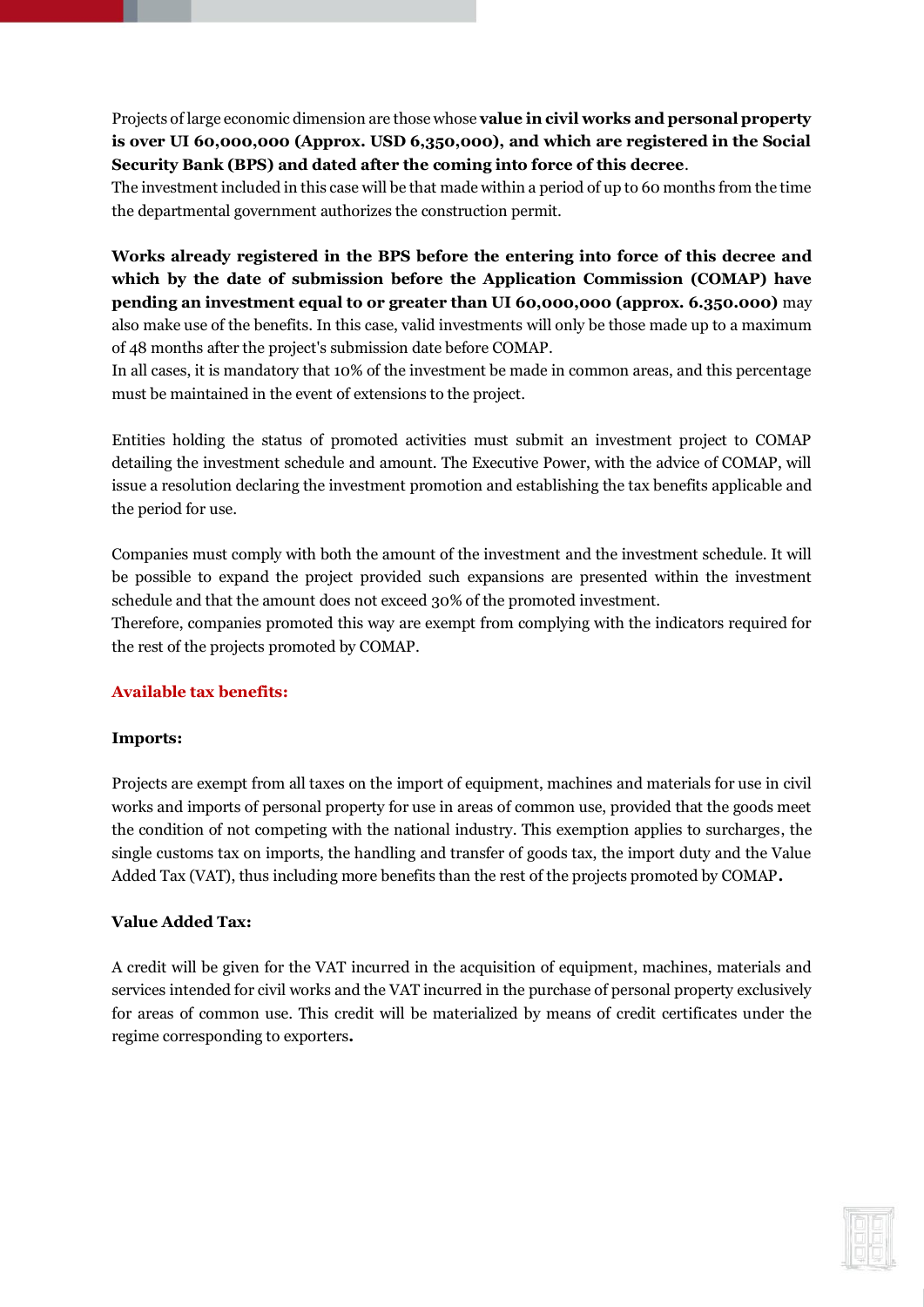## **Exemption from Income Tax on Economic Activities (IRAE):**

The exemption percentage will depend exclusively on the amount of the investment promoted as follows:

| Indexed Units / UI in Spanish / and approximate amount in<br>$USD**$ |            |                |            | Percentage<br>оf |
|----------------------------------------------------------------------|------------|----------------|------------|------------------|
| <b>From UI</b>                                                       | To (usd)   | <b>From UI</b> | To (usd)   | <b>Exemption</b> |
| 60.000.000                                                           | 6.350.000  | 90.000.000     | 9.500.000  | 15%              |
| 90.000.001                                                           | 9.500.001  | 205.000.000    | 21.650.000 | 20%              |
| 205.000.001                                                          | 21.650.001 | 287.000.000    | 30.300.000 | 25%              |
| 287.000.001                                                          | 30.300.001 | 574.000.000    | 60.670.000 | 30%              |
| 574.000.001                                                          | 60.670.001 |                |            | 40%              |

*\*\* The amount in USD was calculated with an estimated exchange rate and Indexed Unit.*

In the event that the promised investment is not fulfilled within the stipulated deadlines, but the progress of works is equal to or greater than 50%, the exemption percentage will be prorated according to the degree of progress.

Likewise, limitations are established to the use of the benefit in each fiscal year, and the deduction is applied to the lowest of the following amounts:

- 1. Investments actually made up to the presentation of the tax return for the corresponding fiscal year. Price calculations for Indexed Unit will use the price in force on the last day of the month prior to the time the investment was made;
- 2. 100% of the amount effectively invested
- 3. 90% of the tax to be paid in the fiscal year.

The maximum term will be in all cases 10 years as from the first year in which net tax income is obtained and provided that 4 years have not passed since the declaration of investment project.

## **Net Worth Tax:**

The exemption will depend on where the project is located. It will be for a term of 10 years for projects carried out in the interior and 8 years for projects carried out in Montevideo, with regard to the real estate included in the activity that has been granted the declaration of investment promotion. In this respect, we must emphasize that the exemption also includes the land on which the investment is made. This is new compared to previous regimes. The term for personal property for common use areas will be for the useful life of the personal property.

## **Formal obligations to meet:**